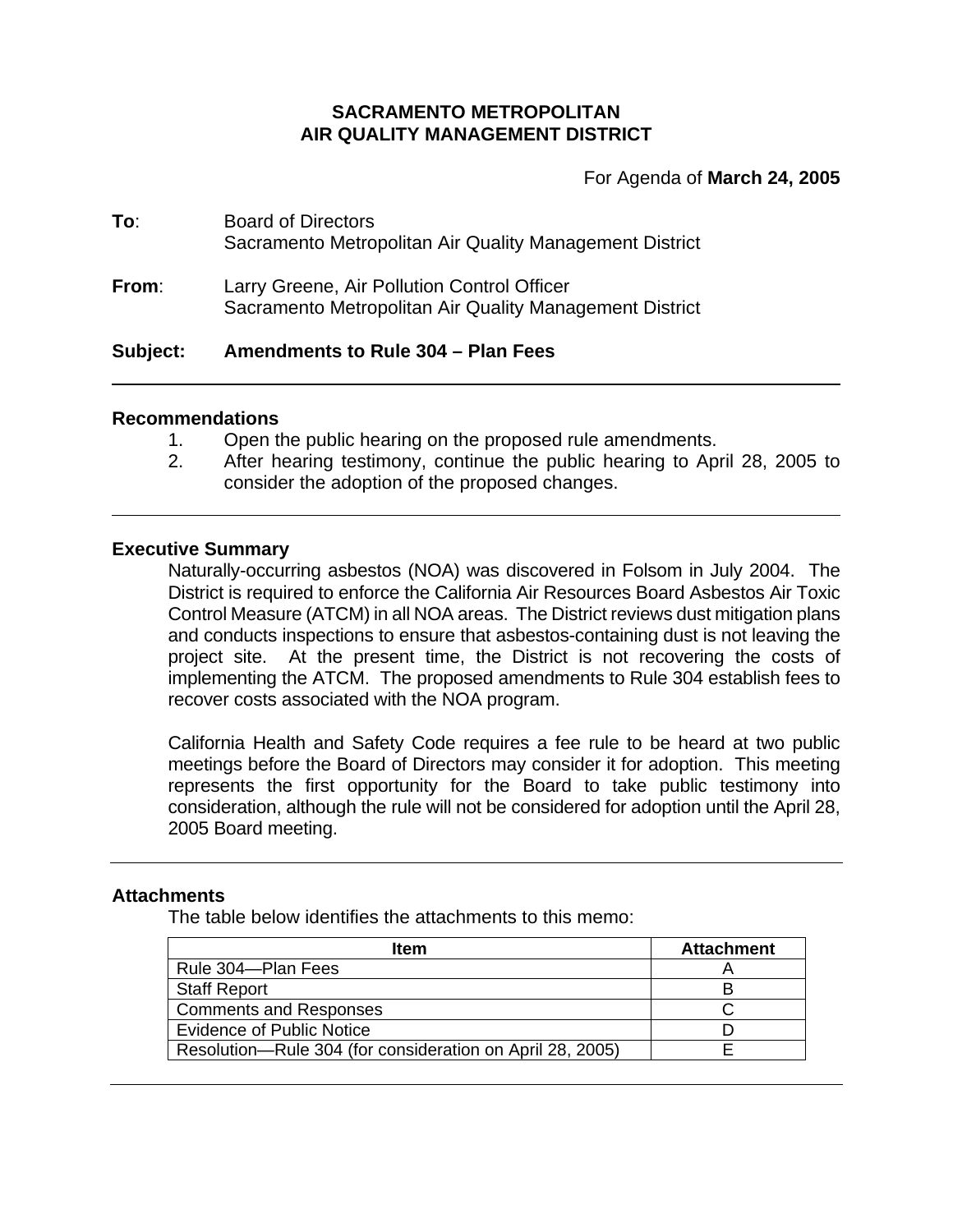Board Memo Rule 304 – Plan Fees March 24, 2005 Page 2

#### **Background**

Rule 304—Plan Fees was originally adopted in 1990 to establish fees for plans related to renovation and demolition of asbestos-containing structures. It was later amended to include fees for fleet inventory reports and mobile source emission reduction credit applications. The proposed amendments make no alteration of the existing fee structures established in the rule. The current amendments are proposed to add a new fee schedule for the naturally-occurring asbestos (NOA) program.

The requirements of the ATCM distinguish between projects that are one (1.0) acre or less and those that are larger than one acre. Larger projects must have the District approve dust mitigation plans; the proposed fee is \$350. These projects must then comply with the plan, and the District conducts inspections to verify compliance. The base inspection fee proposed for these projects is \$20 per acre. If more than 18 hours of staff time per 100 acres is required for inspection-related activities, an hourly rate of \$116 applies to additional time. This is the hourly time and materials rate established by Rule 301—Permit Fees.

Projects of one (1.0) acre or less are not required to submit dust mitigation plans, although they are required to comply with the ATCM. As proposed in the amended rule, when these projects are inspected the hourly rate of \$116 applies. However, this provision would not take effect until one year after the rule's adoption date.

As proposed, the rule amendments also include an analysis fee in the event additional sampling or analytical work is required; a consumer price index (CPI)-based adjustment; and a fee waiver provision in the instance that the fees impose undue financial hardship.

Sections 41512.5 and 42311(e) of the California Health and Safety Code require at least two Board meetings to be held for fee rules such as Rule 304—Plan Fees. This provides an opportunity for public testimony to be heard by the Board before the rule is considered for adoption. This March 24 Board hearing is to take public testimony on the proposed rule amendments. At the Board meeting on April 28, the Board may consider the rule for adoption. The proposed resolution to adopt the rule amendments is included in this Board package for review before consideration at the April meeting.

#### **Summary of Changes**

- Exemption provides the opportunity to discuss possible waiver of fee payment with the APCO
- Dust mitigation plan fee of \$350
- Geologic evaluation fee of \$450
- Plans not yet approved by rule adoption date are subject to the fees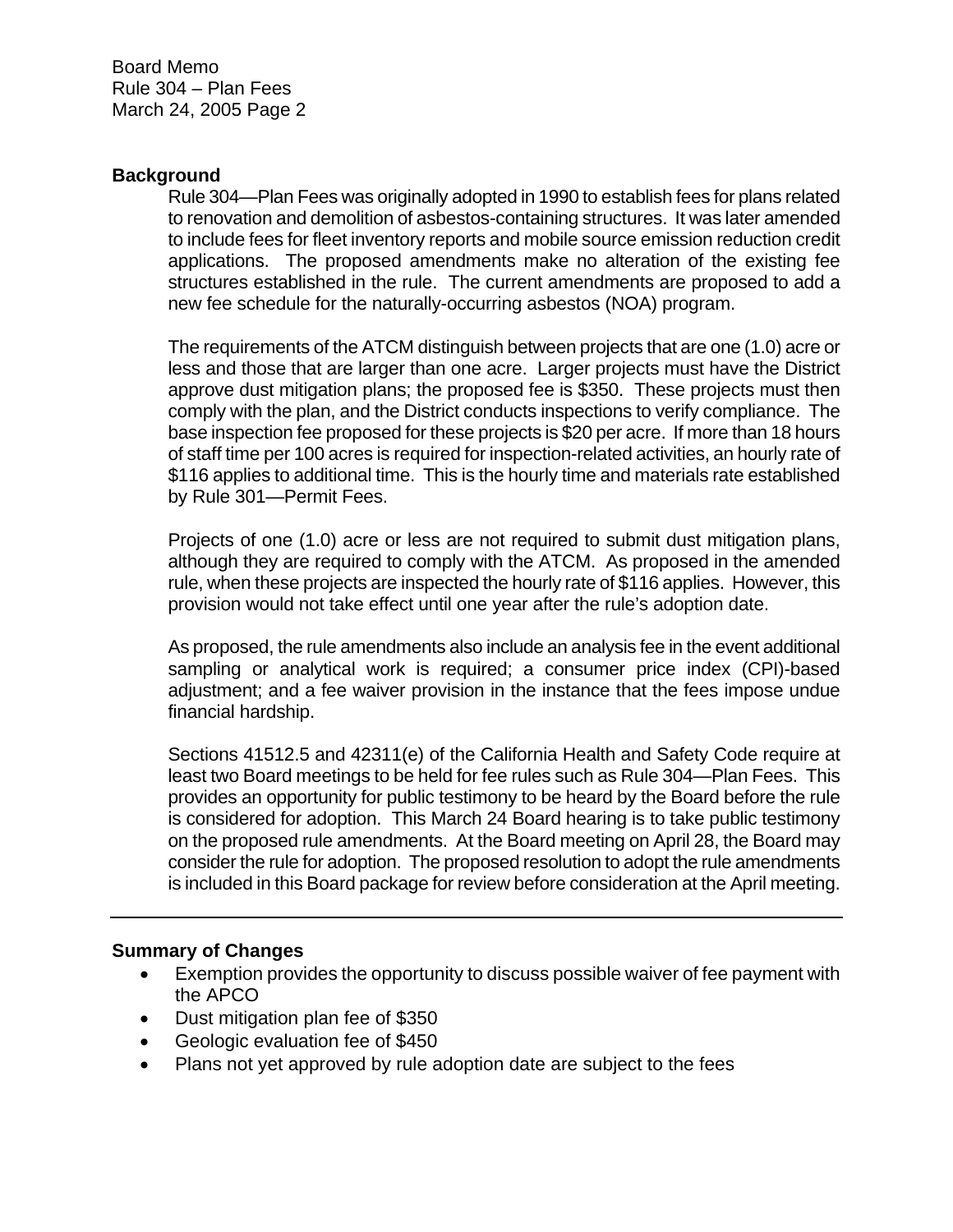Board Memo Rule 304 – Plan Fees March 24, 2005 Page 3

- Projects for which a DMP has been submitted pay \$20/acre inspection fee; if time for inspection and related activity exceeds 18 hours per 100 acres, rate of \$116 per hour applies
- Increase in the acreage is subject to the per-acre fee
- Inspection rate of \$116/hour for projects without a DMP
- Costs for analysis, sampling, and testing required by the APCO to be paid by applicant
- NOA plan fees can be adjusted annually according to the change in the Consumer Price Index

#### **Business Cost Impacts**

Since the proposed fee schedule for projects submitting a dust mitigation plan includes a per-acre fee to cover the District's cost of inspections, the total charged would depend on the project size. For example, a 200-acre project would be charged \$4350. This includes \$350 for review and approval of the dust mitigation plan plus \$20 per acre for 200 acres, or \$4000.

Projects not submitting a DMP would pay an hourly inspection rate only when inspected. Typical cost for this inspection is expected to be \$348.

In cases where this fee presents a financial hardship, a conference may be scheduled with the APCO to discuss a waiver of the fee payment.

#### **District Impacts**

The amendments are proposed to recover the District's costs of implementing the asbestos ATCM. They are not expected to result in an additional need for staff resources.

#### **Emission Impacts**

Rule 304 is a fee rule and its amendment is not expected to impact emissions.

#### **Environmental Review and Compliance**

The District's Environmental Coordinator has determined that the proposed amendments to Rule 304 are exempt from CEQA. Public Resources Code section 21080(b)(8) and section 15273 of the state CEQA Guidelines provide that the adoption or amendments of fee rules are not subject to CEQA. To claim this exemption the District must find that the amendments are for the purpose of meeting operating expenses. The proposed amendments to Rule 304 establish a fee schedule to recover the expenses of implementing District responsibilities for the Asbestos ATCM for Construction, Grading, Quarrying, and Surface Mining Operations.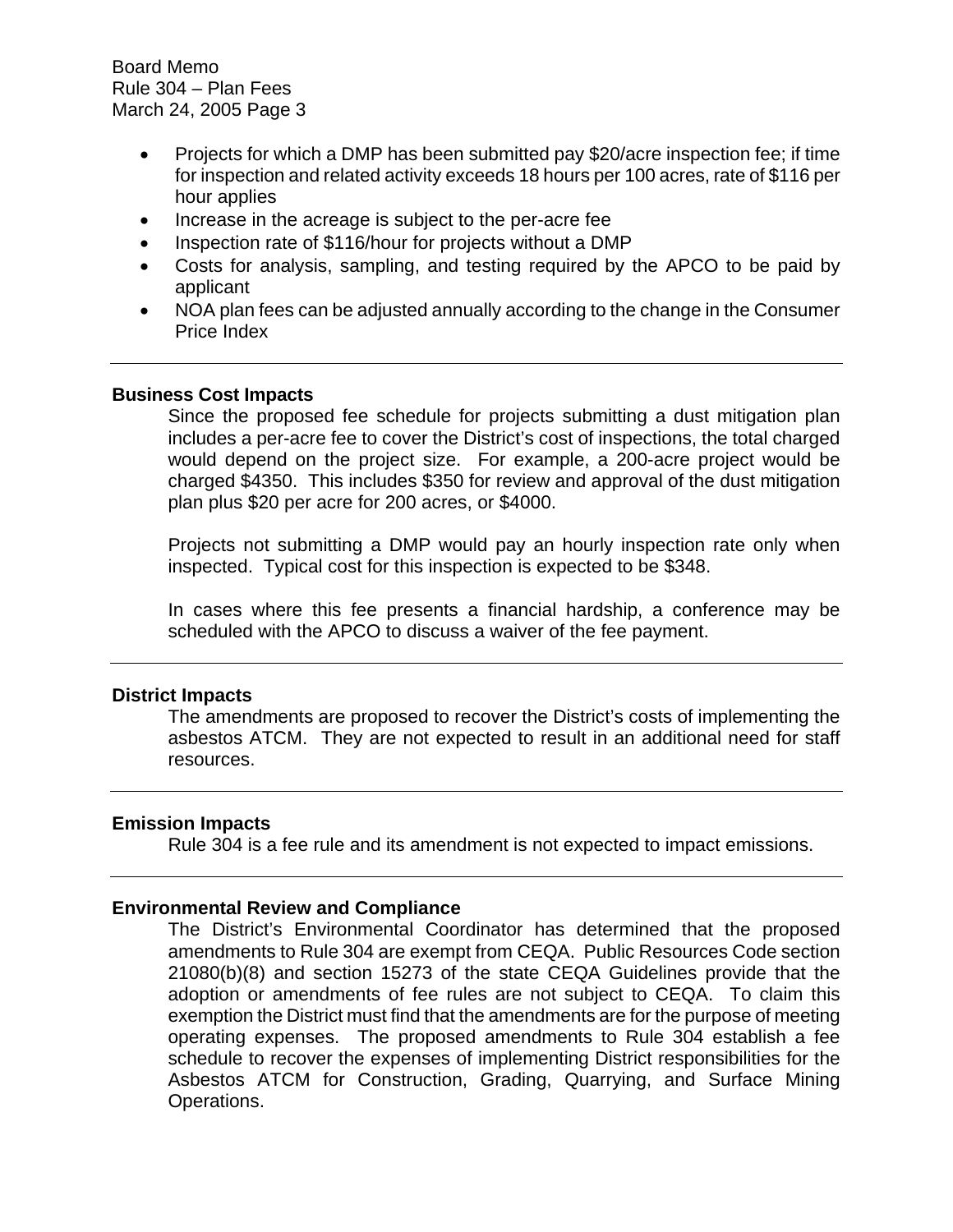#### **Public Comments**

A public workshop was held on February 17, 2005 to discuss changes to the Rule. Notice of the workshop was published in the newspaper, copies of the public notice were sent to businesses that may be affected as identified in the Yellow Pages and to others who requested it, and notification was made through the BIA's weekly electronic newsletter. The notice, rule, and staff report were also posted on the District's website. Staff received comments at the public workshop. Comments and responses from are included in *Attachment C, Comments and Responses*.

#### **Comments Received since the Public Notice**

As of March 1 2005, no further comments have been received.

#### **Conclusion**

The proposed amendments to Rule 304 are necessary to enable the naturally occurring asbestos program to provide the resources to ensure compliance with the Asbestos Air Toxic Control Measure, protect public health, and improve air quality in the Sacramento region. Therefore, Staff recommends that the Board take these amendments into consideration and approve them at the next Board hearing

Respectfully Submitted

\_\_\_\_\_\_\_\_\_\_\_\_\_\_\_\_\_\_\_\_\_\_

Larry Greene; Air Pollution Control Officer Sacramento Metropolitan Air Quality Management District

**Attachments**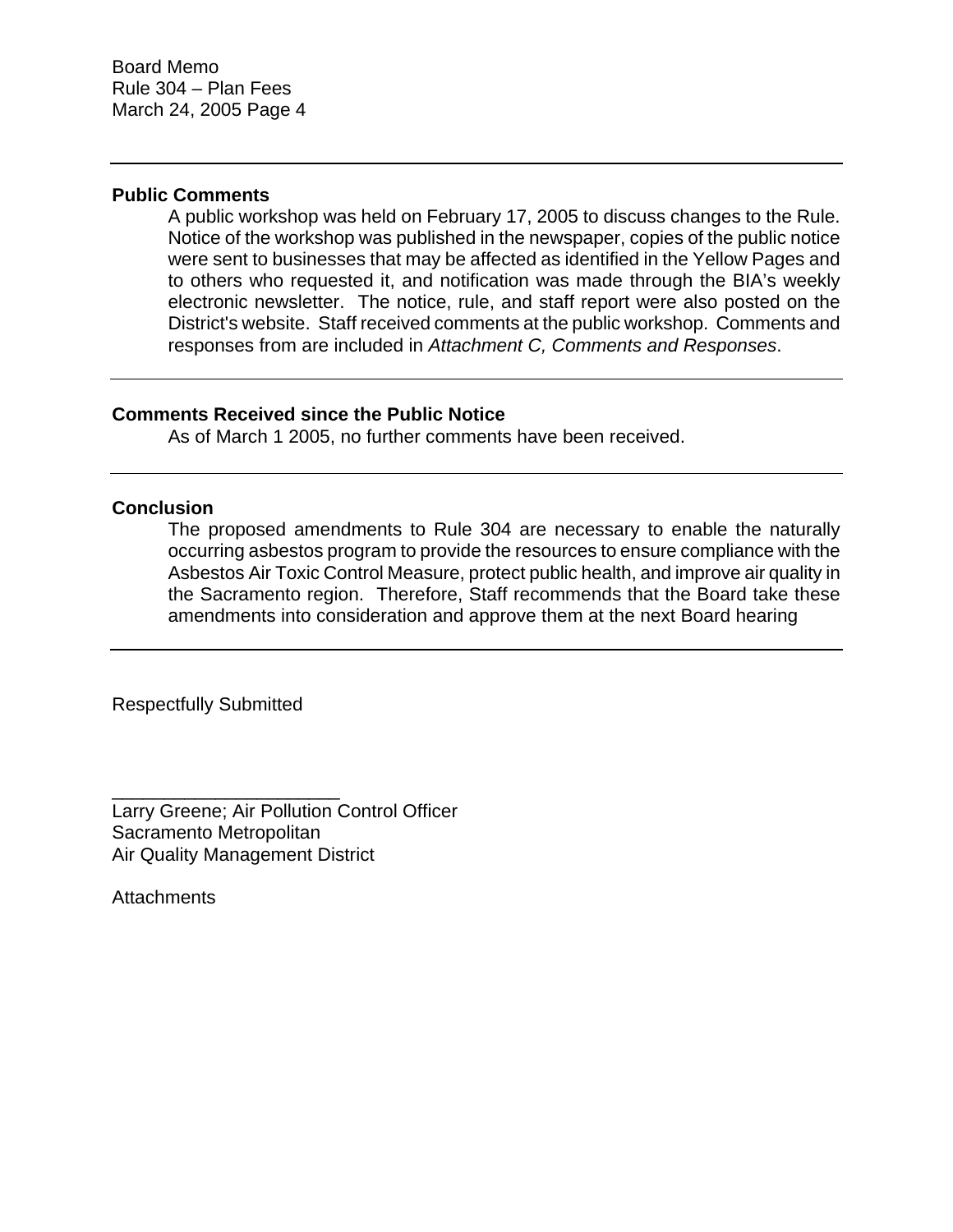## **ATTACHMENT A**

### Rule 304 - Plan Fees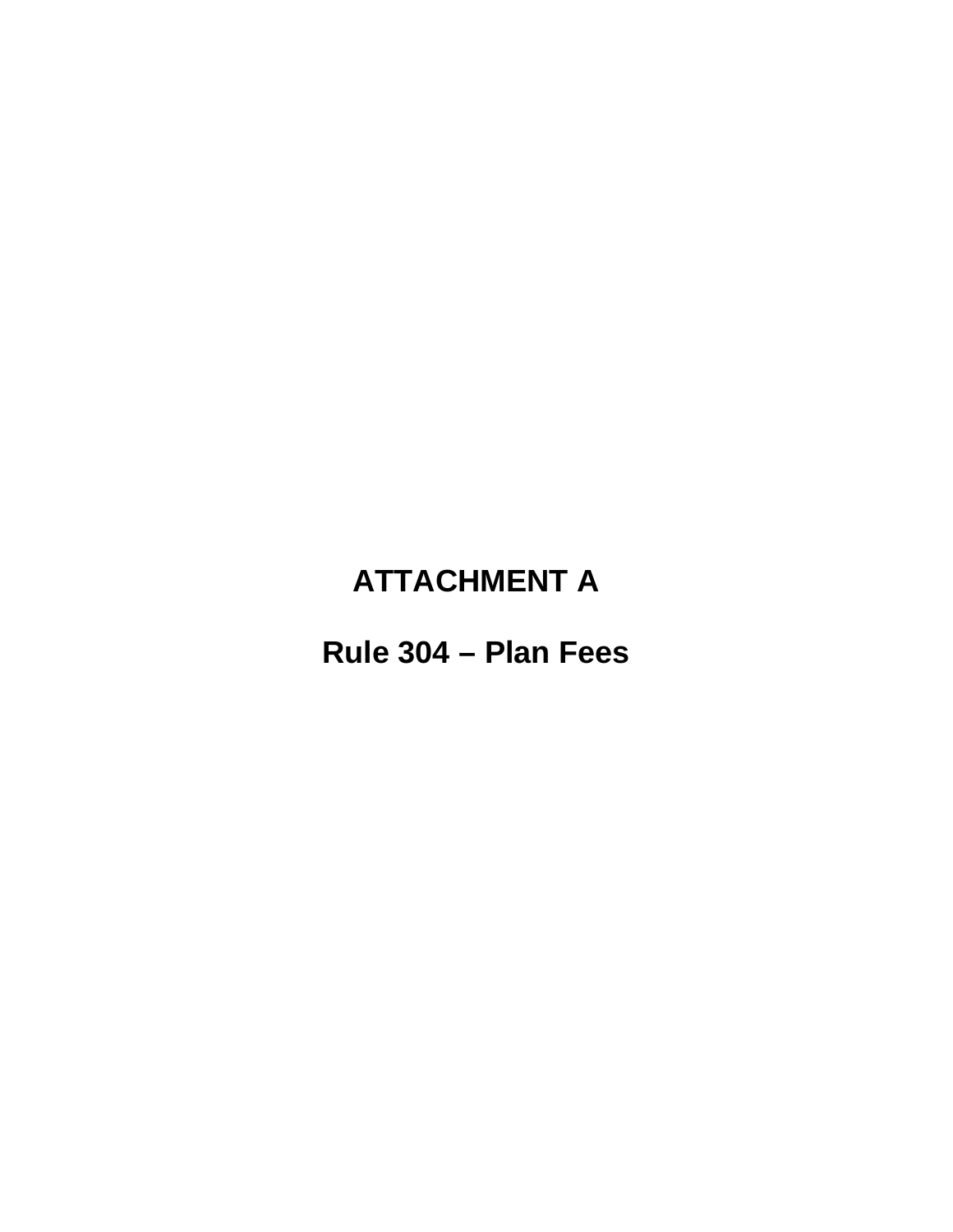## **ATTACHMENT B**

**Staff Report Rule 304 – Plan Fees**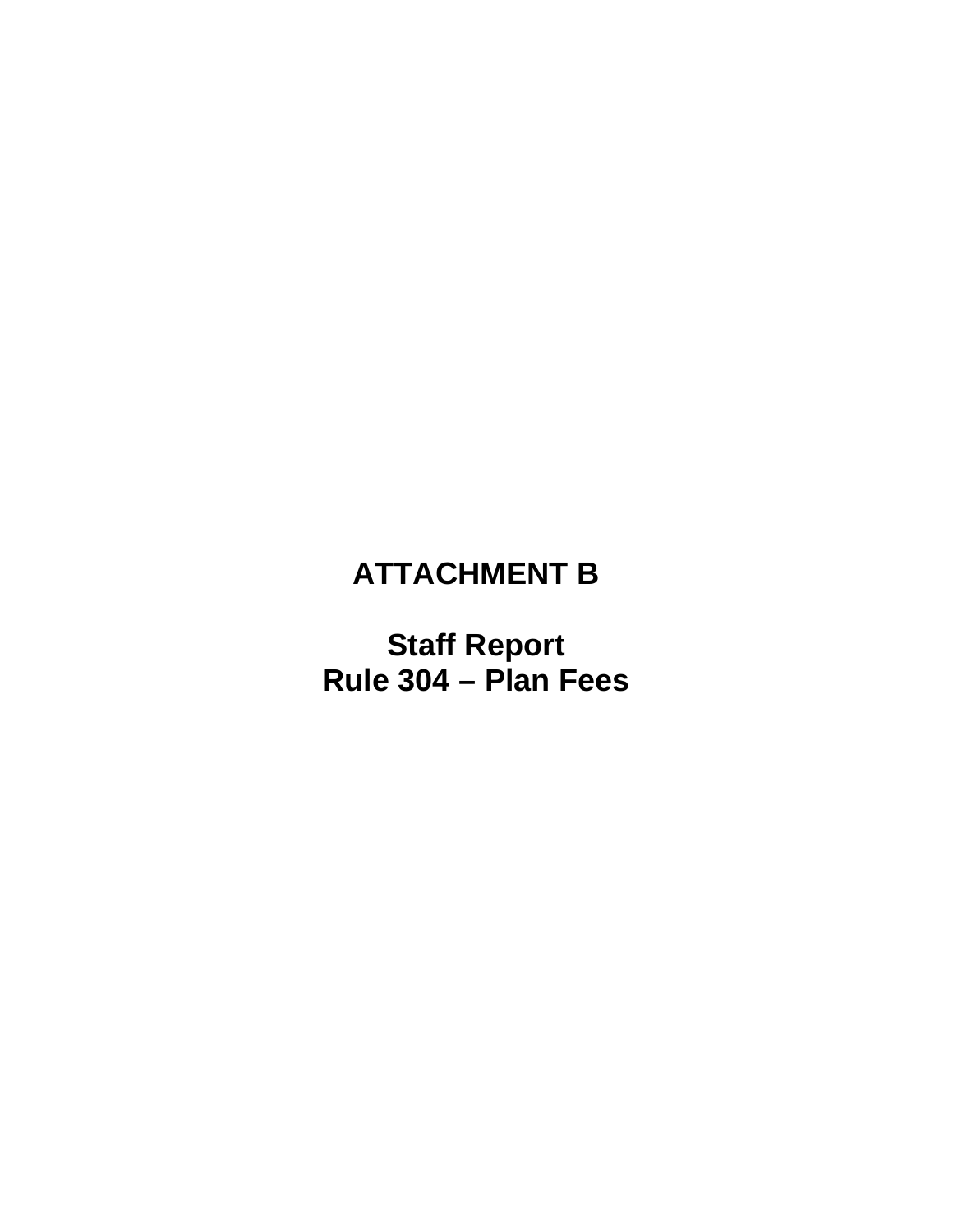# **ATTACHMENT C**

## **Comments and Responses**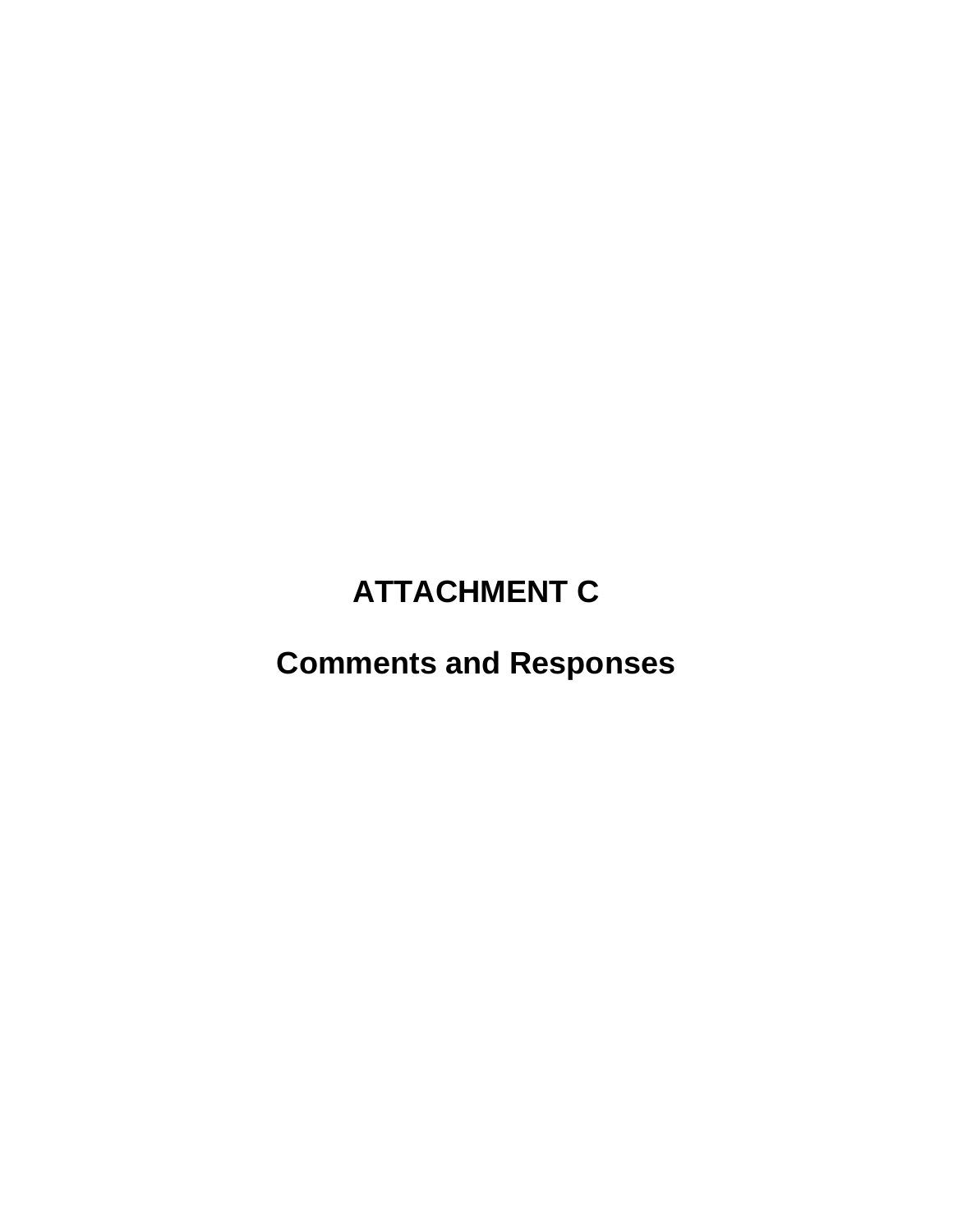## **ATTACHMENT D**

### **Evidence of Public Notice** Rule 304 - Plan Fees